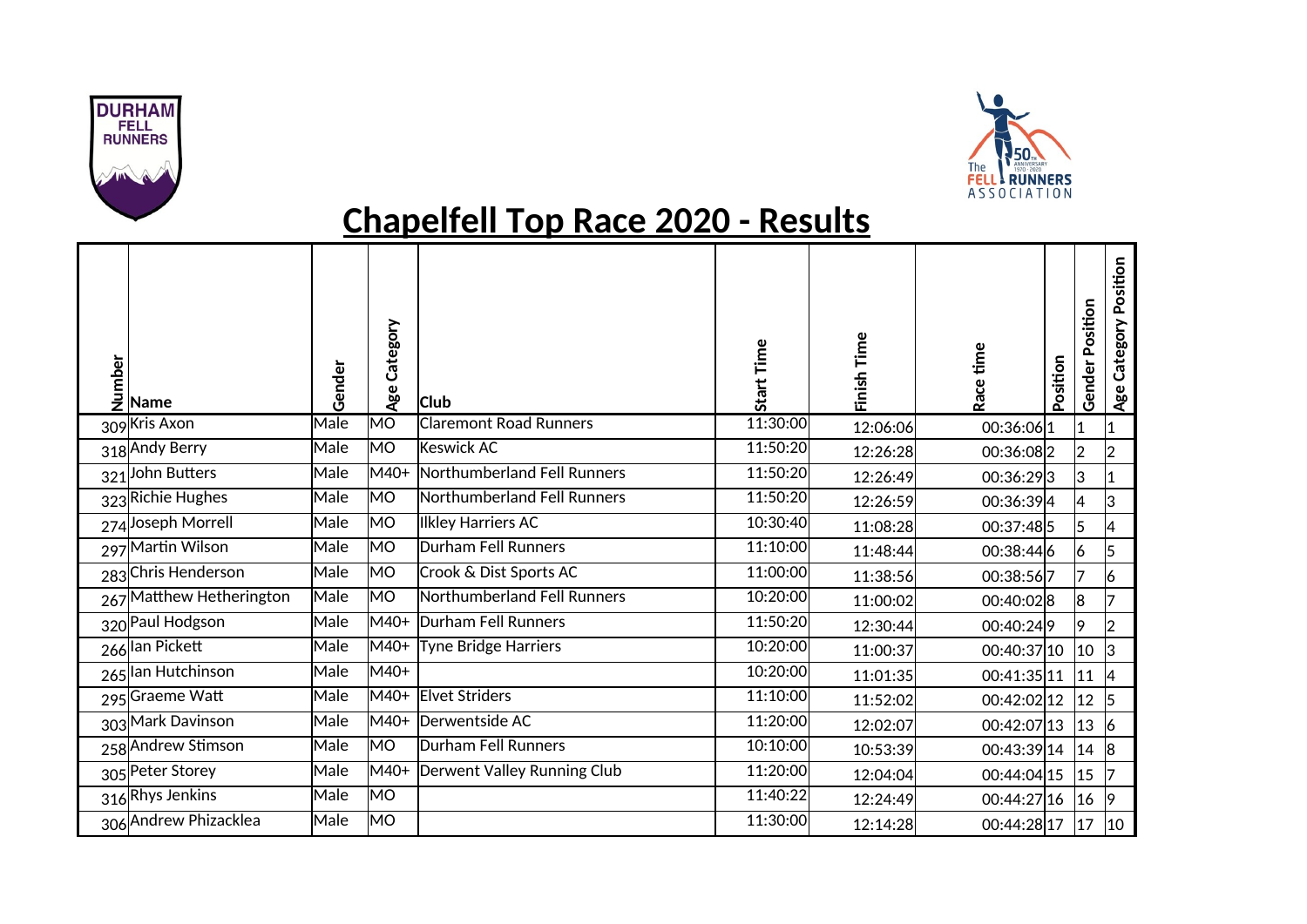| 282 Caroline Lambert  | Female FO            |                        | <b>Ribble Valley Harriers</b>     | 10:50:00 | 11:34:40 | $00:44:40 18$  1 |              | $\vert$ 1      |
|-----------------------|----------------------|------------------------|-----------------------------------|----------|----------|------------------|--------------|----------------|
| 293 Timothy Skelton   | Male                 | M40+                   | <b>Elvet Striders</b>             | 11:10:00 | 11:54:51 | 00:44:51 19      | $ 18\rangle$ | 8              |
| 285 Joseph Addison    | Male                 | MO                     | <b>Hunwick Harriers</b>           | 10:50:00 | 11:34:53 | 00:44:53 20      | $ 19\rangle$ | 11             |
| 312 John Phizacklea   | Male                 | M40+                   |                                   | 11:40:22 | 12:25:42 | 00:45:20 21      | $ 20\rangle$ | 9              |
| 313 Joseph Lofthouse  | Male                 | MO                     | <b>Ripon Runners</b>              | 11:40:22 | 12:25:46 | 00:45:24 22      | 21           | $ 12\rangle$   |
| 261 Martin Randall    | Male                 |                        | M50+ Swaledale Runners            | 10:10:00 | 10:55:28 | 00:45:28 23      | 22           | $\vert$ 1      |
| 260 Jess Young        | Female FO            |                        | <b>Swaledale Runners</b>          | 10:10:00 | 10:56:28 | 00:46:28 24      | 2            | $\overline{2}$ |
| 270 Aaron Dobrianski  | Male                 | MO                     |                                   | 10:30:40 | 11:17:23 | 00:46:43 25      | 23           | 13             |
| 315 Meghan McCarthy   | Female <sub>FO</sub> |                        | Durham Fell Runners               | 11:40:22 | 12:27:17 | 00:46:55 26      | 3            | 3              |
| 268 Pete Hubbard      | Male                 | MO                     |                                   | 10:20:00 | 11:07:30 | 00:47:30 27      | 24           | $ 14\rangle$   |
| 311 Robin Parsons     | Male                 |                        | M40+ Elvet Striders               | 11:30:00 | 12:17:41 | 00:47:41 28      | 25           | 10             |
| 291 Martyn Farnsworth | Male                 | MO                     | <b>Durham Fell Runners</b>        | 11:00:00 | 11:47:52 | 00:47:52 29      | 26           | 15             |
| 292 Paul Kelly        | Male                 |                        | M60+ Durham Fell Runners          | 11:00:00 | 11:49:24 | 00:49:24 30      | 27           | $\vert$ 1      |
| 300 Rachel Vincent    | Female F40+          |                        | Tynedale Harriers & AC            | 11:20:00 | 12:10:23 | 00:50:23 31      | $ 4\rangle$  | $\overline{1}$ |
| 269 Peter Dawson      | Male                 | $\overline{\text{MO}}$ | <b>Elswick Harriers</b>           | 10:20:00 | 11:10:41 | 00:50:41 32      | 28           | 16             |
| 253 Allan Mcmanus     | Male                 | M40+                   | Sunderland Harriers & AC          | 10:00:00 | 10:51:08 | 00:51:0833       | $ 29\rangle$ | $ 11\rangle$   |
| 324 Callum Askew      | <b>Male</b>          | MO                     | <b>Elvet Striders</b>             | 10:00:00 | 10:51:08 | 00:51:0834       | 30           | 17             |
| 296 Howard Curtis     | Male                 | MO                     |                                   | 11:10:00 | 12:01:15 | 00:51:15 35      | 31           | 18             |
| 322 Paul Feeley       | Male                 |                        | M50+ Derwent Valley Trail Runners | 11:50:20 | 12:41:44 | 00:51:24 36      | 32           | $\overline{2}$ |
| 287 Neil Morris       | Male                 | $M50+$                 | Low Fell RC                       | 10:50:00 | 11:41:36 | 00:51:3637       | 33           | 3              |
| 276 Bernard Kivlehan  | Male                 |                        | M60+ Northumberland Fell Runners  | 10:50:00 | 11:41:59 | 00:51:5938       | 34           | $\overline{2}$ |
| 302 Joe Green         | Male                 | M23-                   | Tynedale Harriers & AC            | 11:20:00 | 12:12:06 | 00:52:06 39      | 35           | $\vert$ 1      |
| 310 Richard Slack     | Male                 |                        | M50+ Claremont Road Runners       | 11:30:00 | 12:22:08 | 00:52:08 40      | 36           | 4              |
| 259 Claire Norman     | Female FO            |                        | <b>Tyne Bridge Harriers</b>       | 10:10:00 | 11:02:57 | 00:52:5741       | 5            |                |
| 289 Denise Tunstall   | Female F50+          |                        | <b>Durham Fell Runners</b>        | 11:00:00 | 11:53:25 | 00:53:25 42      | 6            | $\mathbf{1}$   |
| 294 Donna Metcalfe    | Female F40+          |                        | Hunwick Harriers                  | 11:10:00 | 12:03:29 | 00:53:2943       | 7            | $\overline{2}$ |
| 264 Alan Wallace      | <b>Male</b>          | $M50+$                 |                                   | 10:20:00 | 11:14:06 | 00:54:06 44      | 37           | 5              |
| 307 David Lydall      | <b>Male</b>          |                        | M50+ Claremont Road Runners       | 11:30:00 | 12:24:19 | 00:54:1945       | 38           | 6              |
| 272 Caroline Glover   | Female F60+          |                        | <b>Wharfedale Harriers</b>        | 10:30:40 | 11:25:28 | 00:54:48 46      | 8            |                |
| 290Jack Lee           | Male                 | MO                     | <b>Elvet Striders</b>             | 11:00:00 | 11:55:31 | 00:55:3147 39    |              | 19             |
|                       |                      |                        |                                   |          |          |                  |              |                |